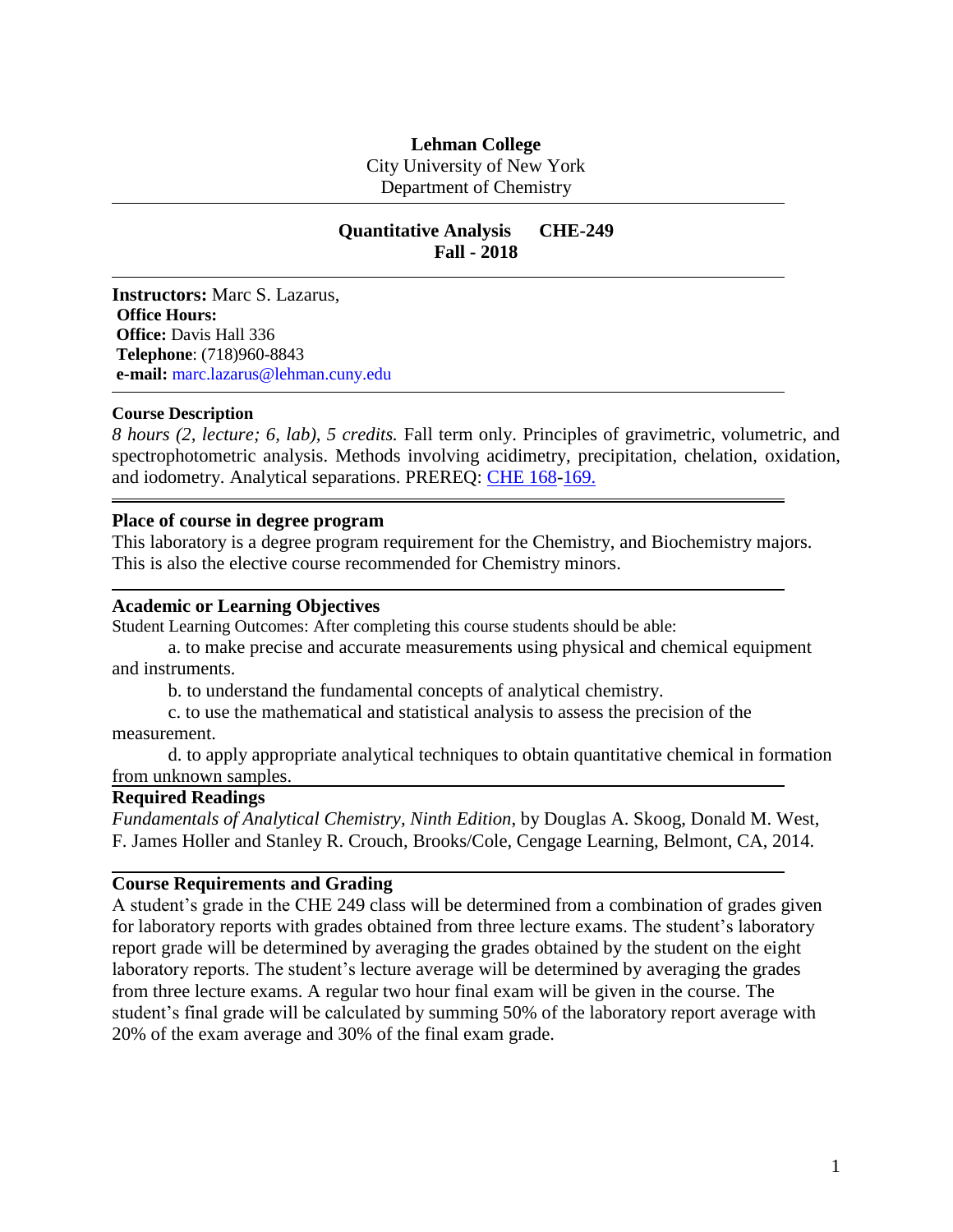## **Attendance Policy**

The attendance to the laboratory is compulsory. A student cannot miss more than TWO laboratories. For the case of missing more than two laboratories the student will not receive a passing laboratory grade. **No make-up laboratories will be given. This is in accordance with the chemistry department's policy.**

## **Accommodating Disabilities**

Lehman College is committed to providing access to all programs and curricula to all students. Students with disabilities who may need classroom accommodations are encouraged to register with the Office of Student Disability Services. For more information, please contact the Office of Student Disability Services, Shuster Hall, Room 238, phone number, 718-960-8441.

## **The Science Learning Center (SLC)**

The Science Learning Center (SLC) is the tutoring center on campus. The SLC provides drop-in tutoring for natural and computer science courses. To obtain more information about the SLC, please visit their website at [http://www.lehman.edu/issp,](http://www.lehman.edu/issp) or please call the ACE at 718-960-8175,

## **Classroom Policy:**

**Food policy: FOOD** and **DRINKS** are **STRICTLY PROHIBITED** in the chemistry laboratory.

**Electronic devices Policy:** No electronic devices can be used or kept accessible during exams or quizzes; this includes, but is not limited to i-Phones, smart watches, google glasses, cell-phones (any type), beepers, iPods, MP3 players, tape-recorders, PDAs, **bluetooth** and other computing or music devices. Only **basic scientific** calculators will be allowed. **Graphing Calculators are not acceptable**.

**Required Equipment (**to be provided by the student)**:** padlock; detergent; paper towels; matches

## **SAFETY GLASSES** MUST BE WORN AT ALL TIMES IN LABORATORY! The students without **SAFETY GLASSES will be not allowed to work in the laboratory**

## **Academic Integrity**

See the Lehman Undergraduate Bulletin.

#### **Course topics**

The following topics will be covered: *Measurements and Statistics, Calibration, Chemical Equilibria, Titrations, Electrochemistry, Spectrometry, Analytical Separations.*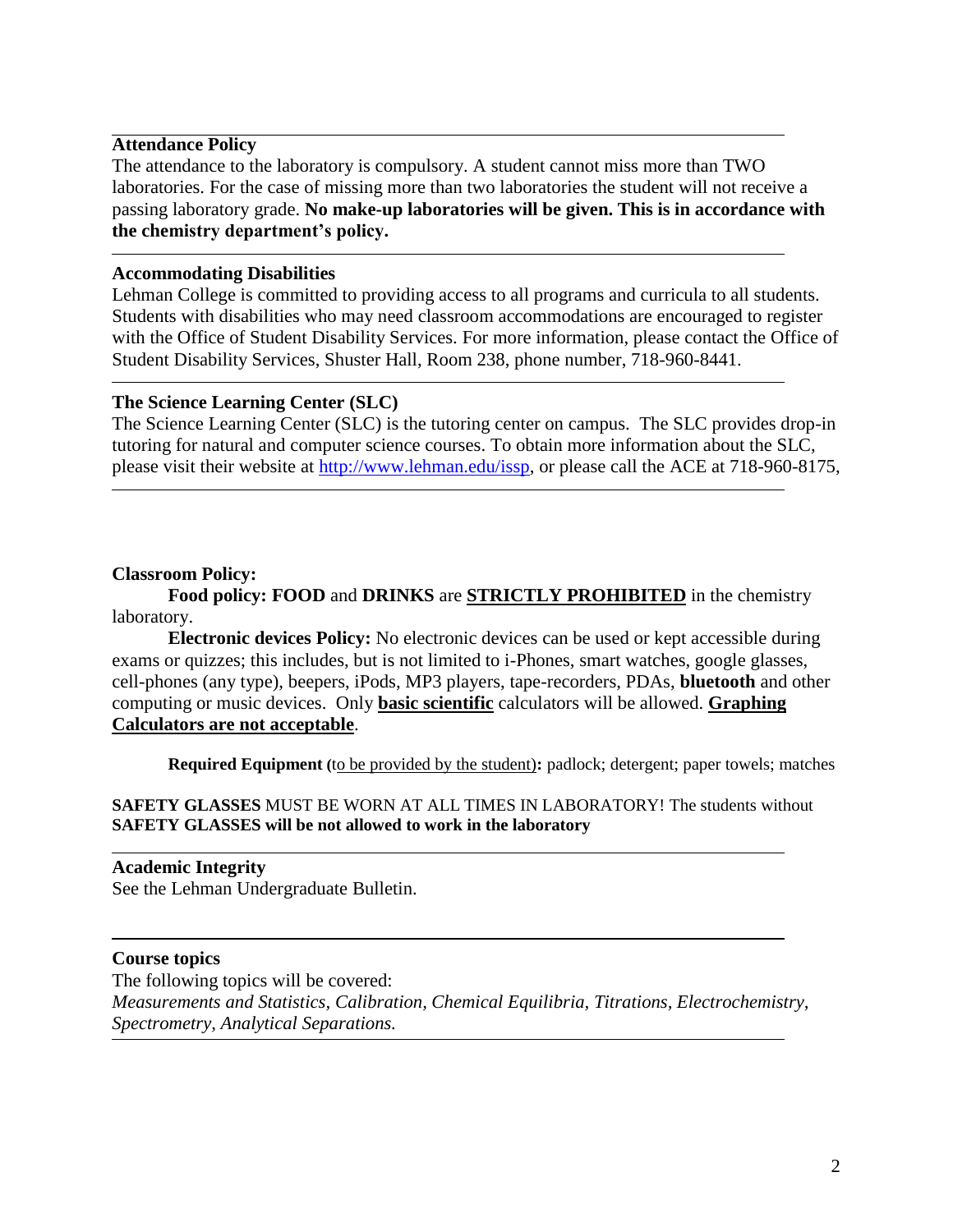# **COURSE LECTURE OUTLINE**

| No. | Subject                                                      |  |  |  |  |  |  |
|-----|--------------------------------------------------------------|--|--|--|--|--|--|
| 1.  | Chapter 4 Calculations Used in Analytical Chemistry          |  |  |  |  |  |  |
|     | - Units of measurement                                       |  |  |  |  |  |  |
|     | - Solutions and their concentrations                         |  |  |  |  |  |  |
|     | - Chemical Stoichiometry                                     |  |  |  |  |  |  |
| 2.  | <b>Chapter 5 Errors in Chemical Analysis</b>                 |  |  |  |  |  |  |
|     | - Precision and accuracy                                     |  |  |  |  |  |  |
|     | - Systematic errors                                          |  |  |  |  |  |  |
|     | Chapter 6 Random Errors in Chemical Analysis                 |  |  |  |  |  |  |
|     | - The nature of random errors                                |  |  |  |  |  |  |
| 3.  | - The population standard deviation                          |  |  |  |  |  |  |
|     | - The sample standard deviation                              |  |  |  |  |  |  |
|     | - Variance and other measures of precision                   |  |  |  |  |  |  |
|     | - Propagation of random errors                               |  |  |  |  |  |  |
|     | - Reporting computed data                                    |  |  |  |  |  |  |
| 4.  | Chapter 7 Statistical Data Treatment and Evaluation          |  |  |  |  |  |  |
|     | - Confidence intervals, z test, t test                       |  |  |  |  |  |  |
|     | - Analysis of variances                                      |  |  |  |  |  |  |
|     | - Detection of gross errors, Q test                          |  |  |  |  |  |  |
| 5.  | Chapter 8 Sampling, Standardization and Calibration          |  |  |  |  |  |  |
|     | - Analytical samples and methods                             |  |  |  |  |  |  |
|     | - Sampling                                                   |  |  |  |  |  |  |
|     | - Standardization and calibration                            |  |  |  |  |  |  |
| 6.  | - Sensitivity and detection limit                            |  |  |  |  |  |  |
|     | - Linear dynamic range                                       |  |  |  |  |  |  |
| 7.  | Chapter 9 Aqueous Solution and Chemical Equilibria           |  |  |  |  |  |  |
|     | - Chemical composition of aqueous solutions                  |  |  |  |  |  |  |
|     | - Chemical Equilibrium                                       |  |  |  |  |  |  |
| 8.  | - Buffer solutions                                           |  |  |  |  |  |  |
|     | Chapter 10 Effect of Electrolytes on Chemical Equilibria     |  |  |  |  |  |  |
|     | - Effect of electrolytes on chemical equilibria              |  |  |  |  |  |  |
| 9.  | - Activity coefficients                                      |  |  |  |  |  |  |
|     | <b>Chapter 14 Principles of Neutralization Titrations</b>    |  |  |  |  |  |  |
|     | - Solutions and indicators for acid base titrations          |  |  |  |  |  |  |
|     | - Titrations of strong acids and bases                       |  |  |  |  |  |  |
| 10. | - Titration curves for weak acids                            |  |  |  |  |  |  |
|     | - Titration curves for weak bases                            |  |  |  |  |  |  |
|     | - Composition of solutions during acid/base titrations       |  |  |  |  |  |  |
| 11. | Exam 1                                                       |  |  |  |  |  |  |
| 12. | Chapter 15 Complex Acid- Base Systems                        |  |  |  |  |  |  |
|     | - Mixtures of strong and weak acids or strong and weak bases |  |  |  |  |  |  |
|     | - Polyfunctional acids and bases                             |  |  |  |  |  |  |
|     | - Buffer solutions involving polyprotic acids                |  |  |  |  |  |  |
|     | - Calculations of the pH for solution of NaHA                |  |  |  |  |  |  |
| 13. | - Titration curves for Polyfunctional acids and bases        |  |  |  |  |  |  |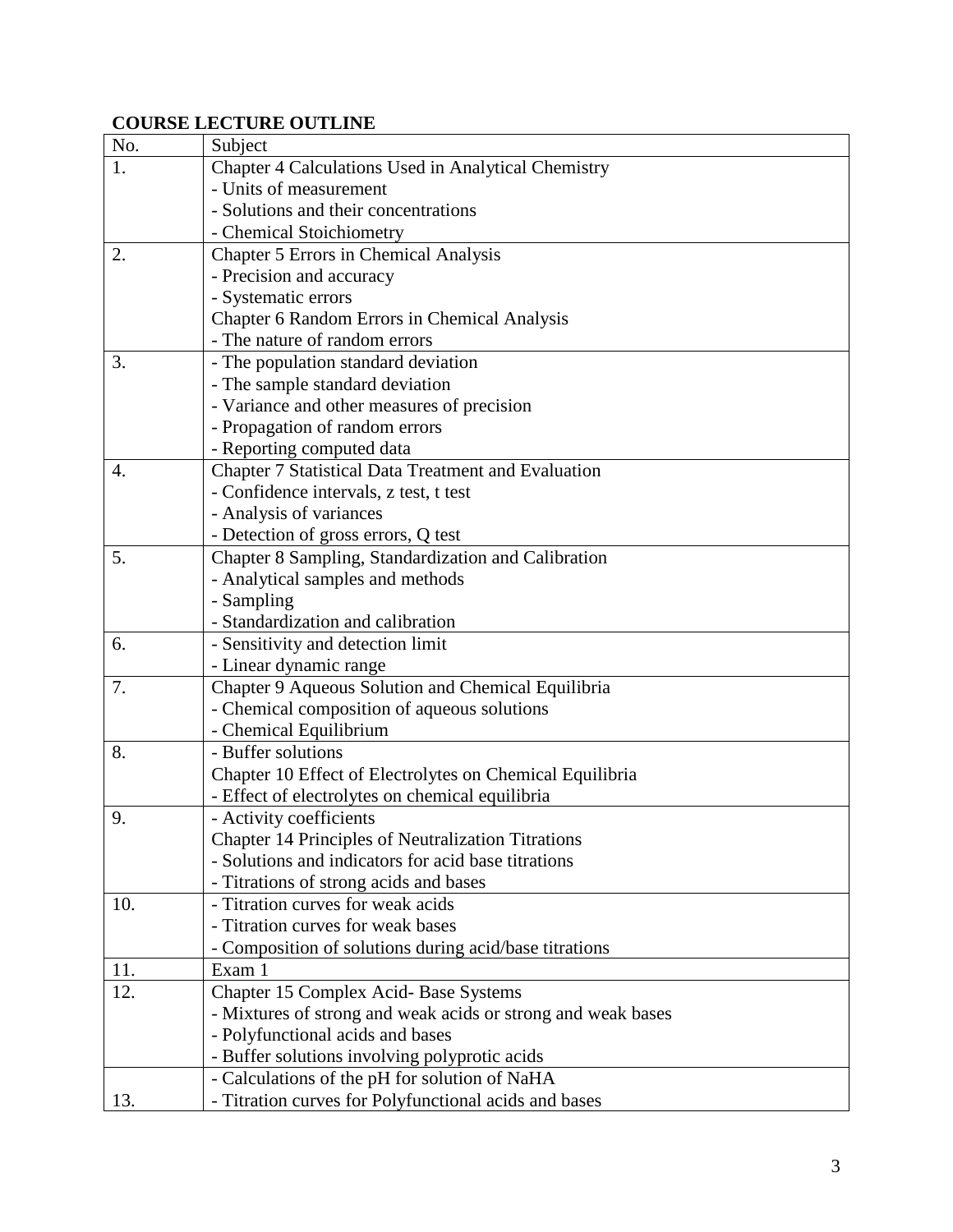| 14.        | Chapter 17 Complexation and Precipitation Reactions and Titrations |  |  |  |  |  |  |
|------------|--------------------------------------------------------------------|--|--|--|--|--|--|
|            | - The formation of complexes                                       |  |  |  |  |  |  |
|            | - Complexation titrations                                          |  |  |  |  |  |  |
|            | - Complexes of EDTA and metal ions                                 |  |  |  |  |  |  |
| 15.        | Chapter 18 Introduction to Electrochemistry                        |  |  |  |  |  |  |
|            | - Characterizing Oxidation/reduction reactions                     |  |  |  |  |  |  |
|            | - Electrochemical cells                                            |  |  |  |  |  |  |
| 16.        | - Electrode potentials                                             |  |  |  |  |  |  |
| 17.        | Chapter 19 Applications of Standard Hydrogen Electrodes            |  |  |  |  |  |  |
|            | - Constructing redox titration curves                              |  |  |  |  |  |  |
|            | - Oxidation/Reduction indicators                                   |  |  |  |  |  |  |
| 18.        | Chapter 20 Application of Oxidation/Reduction Titrations           |  |  |  |  |  |  |
|            | - Applying standard reducing agents                                |  |  |  |  |  |  |
|            | - Applying standard oxidizing agents                               |  |  |  |  |  |  |
| 19.        | <b>Chapter 21 Potentiometry</b>                                    |  |  |  |  |  |  |
|            | - General Principles                                               |  |  |  |  |  |  |
|            | - Reference electrodes                                             |  |  |  |  |  |  |
| 20.        | - Liquid-junction potentials                                       |  |  |  |  |  |  |
|            | - Indicator electrodes                                             |  |  |  |  |  |  |
| 21.        | Exam 2                                                             |  |  |  |  |  |  |
| 22.        | Chapter 24 Introduction to Spectrochemical Methods                 |  |  |  |  |  |  |
|            | - Properties of electromagnetic radiation                          |  |  |  |  |  |  |
|            | - Interaction of radiation                                         |  |  |  |  |  |  |
| 23.        | - Absorption of radiation                                          |  |  |  |  |  |  |
|            | - Emission of electromagnetic radiation                            |  |  |  |  |  |  |
| 24.        | <b>Chapter 26 Molecular Absorption Spectrometry</b>                |  |  |  |  |  |  |
|            | - Ultraviolet and visible absorption spectroscopy                  |  |  |  |  |  |  |
|            | - Infrared absorption spectroscopy                                 |  |  |  |  |  |  |
| 25.        | <b>Chapter 31 Introduction to Analytical Separations</b>           |  |  |  |  |  |  |
|            | - Separation by precipitation                                      |  |  |  |  |  |  |
|            | - Separation by distillation                                       |  |  |  |  |  |  |
|            | Separation by Extraction                                           |  |  |  |  |  |  |
| 26.        | - Separation by ion exchange                                       |  |  |  |  |  |  |
|            | - Chromatographic separation                                       |  |  |  |  |  |  |
| 27.        | Chapter 32 Gas Chromatography                                      |  |  |  |  |  |  |
|            | - Instruments for gas -liquid chromatography                       |  |  |  |  |  |  |
|            | - Gas chromatographic columns and stationary phases                |  |  |  |  |  |  |
| 28.        | Chapter 33 High Performance Liquid Chromatography                  |  |  |  |  |  |  |
|            | - Instrumentation                                                  |  |  |  |  |  |  |
|            | - Partition Chromatography                                         |  |  |  |  |  |  |
|            | - Ion Chromatography                                               |  |  |  |  |  |  |
|            | - Affinity Chromatography                                          |  |  |  |  |  |  |
|            | - Chiral Chromatography                                            |  |  |  |  |  |  |
| Final Exam |                                                                    |  |  |  |  |  |  |